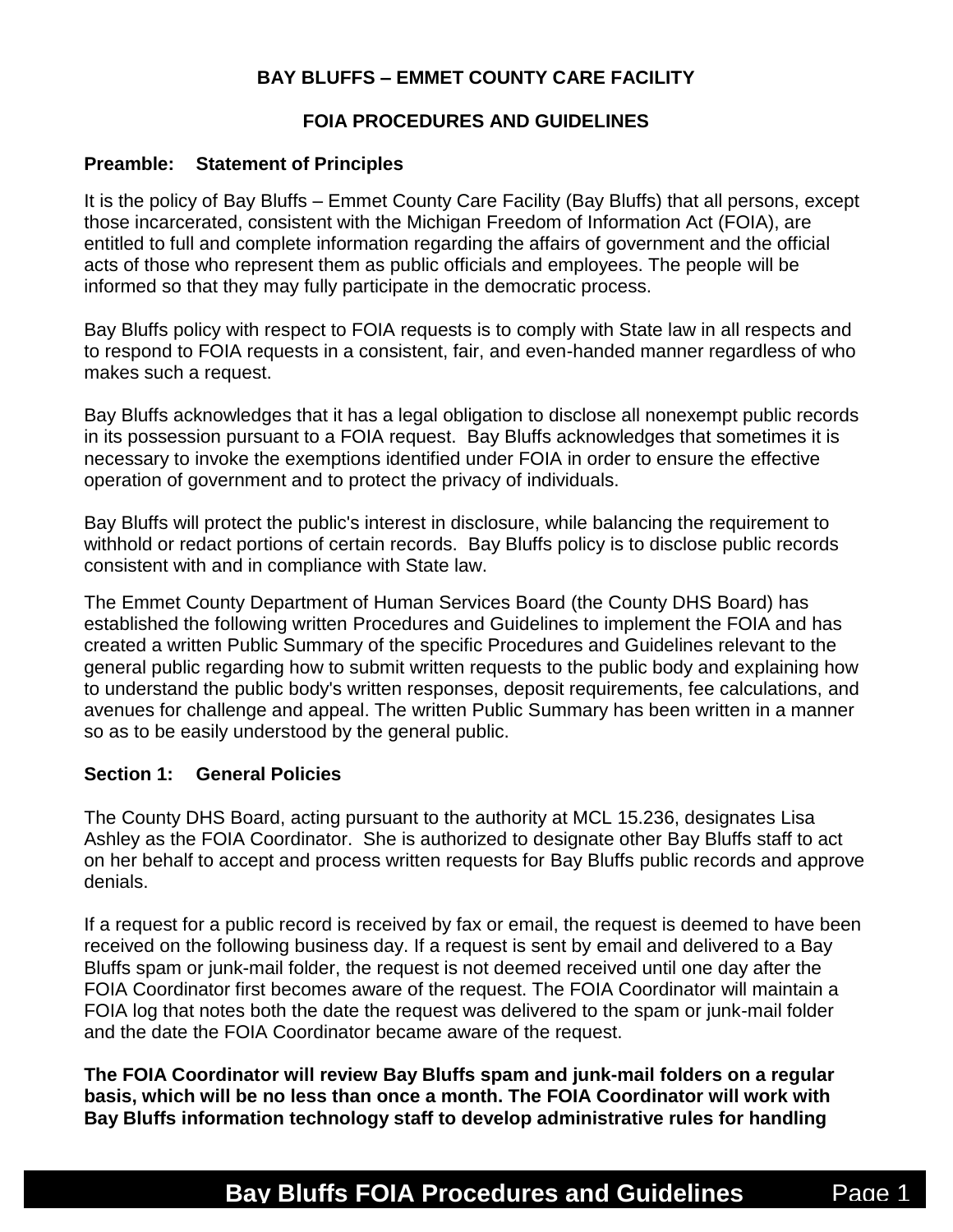#### **spam and junk-mail so as to protect Bay Bluffs systems from computer attacks which may be imbedded in an electronic FOIA request.**

The FOIA Coordinator may, at his or her discretion, implement administrative rules, consistent with State law and these Procedures and Guidelines to administer the acceptance and processing of FOIA requests.

Bay Bluffs is not obligated to create a new public record or make a compilation, summary, or report of information which does not already exist. Neither the FOIA Coordinator nor other Bay Bluffs staff is obligated to provide answers to questions contained in requests for public records or regarding the content of the records themselves.

The FOIA Coordinator will keep a copy of all written requests for public records received by Bay Bluffs on file for a period of at least one year.

Bay Bluffs will make this Procedures and Guidelines document and the written Public Summary publicly available without charge. If it does not, Bay Bluffs cannot require deposits or charge fees otherwise permitted under the FOIA until it is in compliance.

A copy of this Procedures and Guidelines document and the Bay Bluffs written Public Summary must be publicly available by providing free copies both in Bay Bluffs response to a written request and upon request by visitors at Bay Bluffs office. Because this Procedures and Guidelines document and Bay Bluffs written Public Summary will be maintained on Bay Bluffs website at: www.baybluffs.org, a link to those documents may be provided in lieu of providing paper copies of those documents.

### **Section 2: Requesting a Public Record**

No specific form to submit a request for a public record is required. However, the FOIA Coordinator may make available a FOIA Request Form for use by the public.

Requests to inspect or obtain copies of public records prepared, owned, used, possessed or retained by Bay Bluffs may be submitted on Bay Bluffs FOIA Request Form, in any other form of writing (letter, fax, email, etc.), or by verbal request.

Verbal requests for records may be documented by Bay Bluffs on Bay Bluffs FOIA Request Form.

If a person makes a verbal, non-written request for information believed to be available on Bay Bluffs website, where practicable and to the best ability of the employee receiving the request, the person will be informed of the pertinent website address.

A request must sufficiently describe a public record so as to enable Bay Bluffs personnel to identify and find the requested public record.

Written requests for public records may be submitted in person or by mail to Bay Bluffs at 750 East Main Street, Harbor Springs, Michigan 49740. Requests may also be submitted electronically by fax and email. Upon their receipt, requests for public records will be promptly forwarded to the FOIA Coordinator for processing.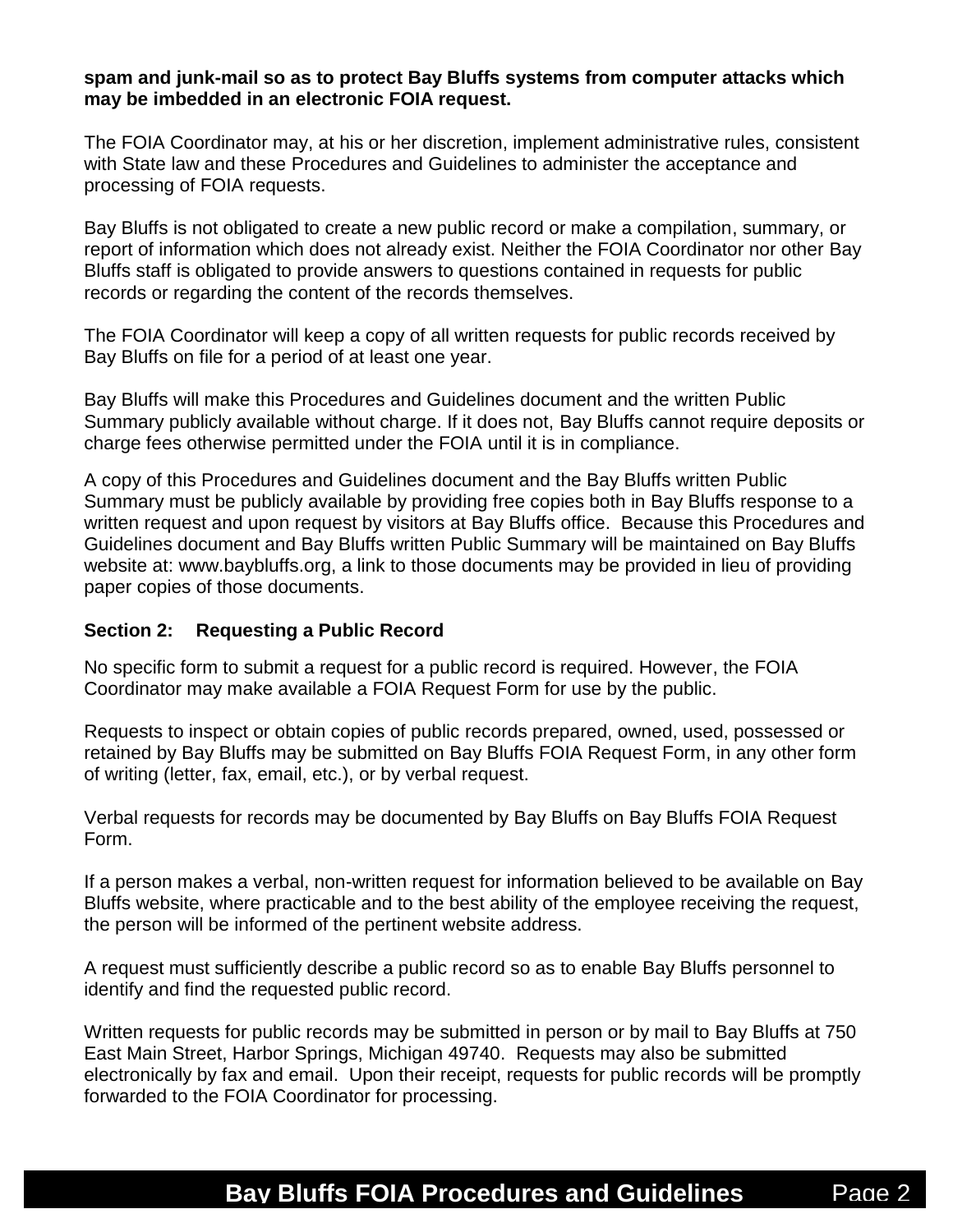A person may request that public records be provided on non-paper physical media, emailed or otherwise provided to him or her in digital form in lieu of paper copies. Bay Bluffs will comply with the request only if it possesses the necessary technological capability to provide records in the requested non-paper physical media format.

A person may subscribe to future issues of public records that are created, issued or disseminated by Bay Bluffs on a regular basis. A subscription is valid for up to 6 months and may be renewed by the subscriber.

A person serving a sentence of imprisonment in a local, state or federal correctional facility is not entitled to submit a request for a public record. The FOIA Coordinator will deny all such requests.

### **Section 3: Processing a Request**

Unless otherwise agreed to in writing by the person making the request, Bay Bluffs will issue a response within 5 business days of receipt of a FOIA request. If a request is received by fax, email or other electronic transmission, the request is deemed to have been received on the following business day.

Bay Bluffs will respond to a request in one of the following ways:

- Grant the request.
- Issue a written notice denying the request.
- Grant the request in part and issue a written notice denying in part the request.
- Issue a notice indicating that due to the nature of the request Bay Bluffs needs an additional 10 business days to respond for a total of no more than 15 business days. Only one such extension is permitted.
- Issue a written notice indicating that the public record requested is available at no charge on Bay Bluffs website.

### *When a request is granted:*

If the request is granted, or granted in part, the FOIA Coordinator will require that payment be made in full for the allowable fees associated with responding to the request before the public record is made available.

The FOIA Coordinator will provide a detailed itemization of the allowable costs incurred to process the request to the person making the request.

A copy of these Procedures and Guidelines and the written Public Summary will be provided to the requester free of charge with the response to a written request for public records, provided however, that because these Procedures and Guidelines and the written Public Summary are maintained on Bay Bluffs website at: www.baybluffs.org, a link to the Procedures and Guidelines and the written Public Summary may be provided in lieu of providing paper copies of those documents.

If the cost of processing a FOIA request is \$50 or less, the requester will be notified of the amount due and how the documents can be obtained.

If the cost of processing a FOIA request is expected to exceed \$50 based on a good-faith calculation, or if the requester has not paid in full for a previously granted request, Bay Bluffs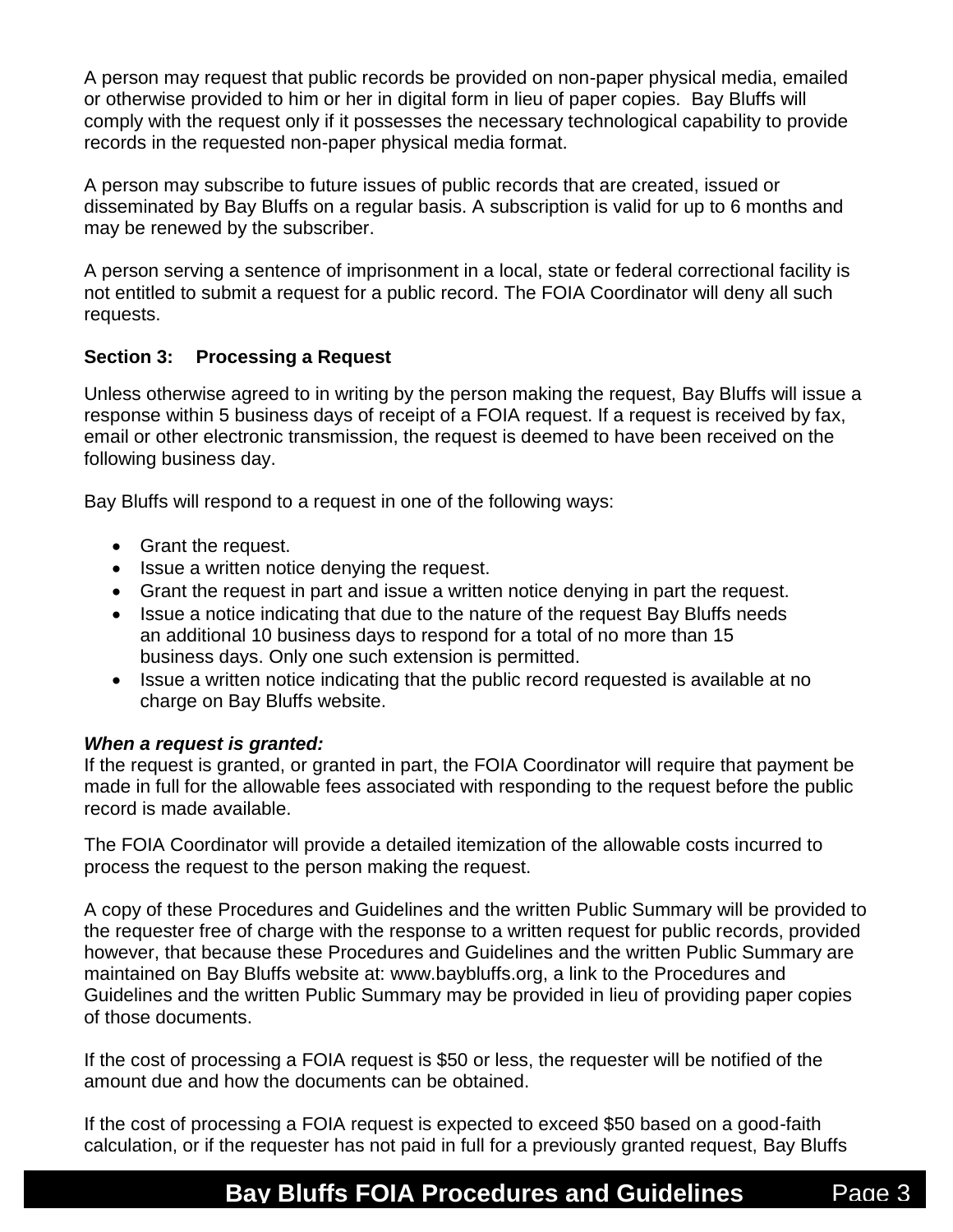will require a good-faith deposit pursuant to Section 4 of this policy before processing the request.

In making the request for a good-faith deposit the FOIA Coordinator will provide the requester with a detailed itemization of the allowable costs estimated to be incurred by Bay Bluffs to process the request and also provide a best efforts estimate of a time frame it will take Bay Bluffs to provide the records to the requester. The best efforts estimate shall be nonbinding on Bay Bluffs, but will be made in good faith and will strive to be reasonably accurate, given the nature of the request in the particular instance, so as to provide the requested records in a manner based on the public policy expressed by Section 1 of the FOIA.

### *When a request is denied or denied in part:*

If the request is denied or denied in part, the FOIA Coordinator will issue a Notice of Denial which will provide in the applicable circumstance:

- An explanation as to why a requested public record is exempt from disclosure; or
- A certificate that the requested record does not exist under the name or description provided by the requester, or another name reasonably known by Bay Bluffs; or
- An explanation or description of the public record or information within a public record that is separated or deleted from the public record; and
- An explanation of the person's right to submit an appeal of the denial to either the County DHS Board or seek judicial review in the Emmet County Circuit Court; and
- An explanation of the right to receive attorneys' fees, costs, and disbursements as well as actual or compensatory damages, and punitive damages of \$1,000, should the person prevail in the Emmet County Circuit Court.
- The Notice of Denial will be signed by the FOIA Coordinator.

If a request does not sufficiently describe a public record, the FOIA Coordinator may, in lieu of issuing a Notice of Denial indicating that the request is deficient, seek clarification or amendment of the request by the person making the request. Any clarification or amendment will be considered a new request subject to the timelines described in this Section.

### *Requests to inspect public records:*

Bay Bluffs will provide reasonable facilities and opportunities for persons to examine and inspect public records during normal business hours. The FOIA Coordinator is authorized to promulgate rules regulating the manner in which records may be viewed so as to protect Bay Bluffs records from loss, alteration, mutilation or destruction and to prevent excessive interference with normal Bay Bluffs operations.

### *Requests for certified copies:*

The FOIA Coordinator will, upon written request, furnish a certified copy of a public record at no additional cost to the person requesting the public record.

### **Section 4: Fee Deposits**

If the fee estimate is expected to exceed \$50.00 based on a good-faith calculation, the requester will be asked to provide a deposit not exceeding one-half of the total estimated fee.

If a request for public records is from a person who has not paid Bay Bluffs in full for copies of public records made in fulfillment of a previously granted written request, the FOIA Coordinator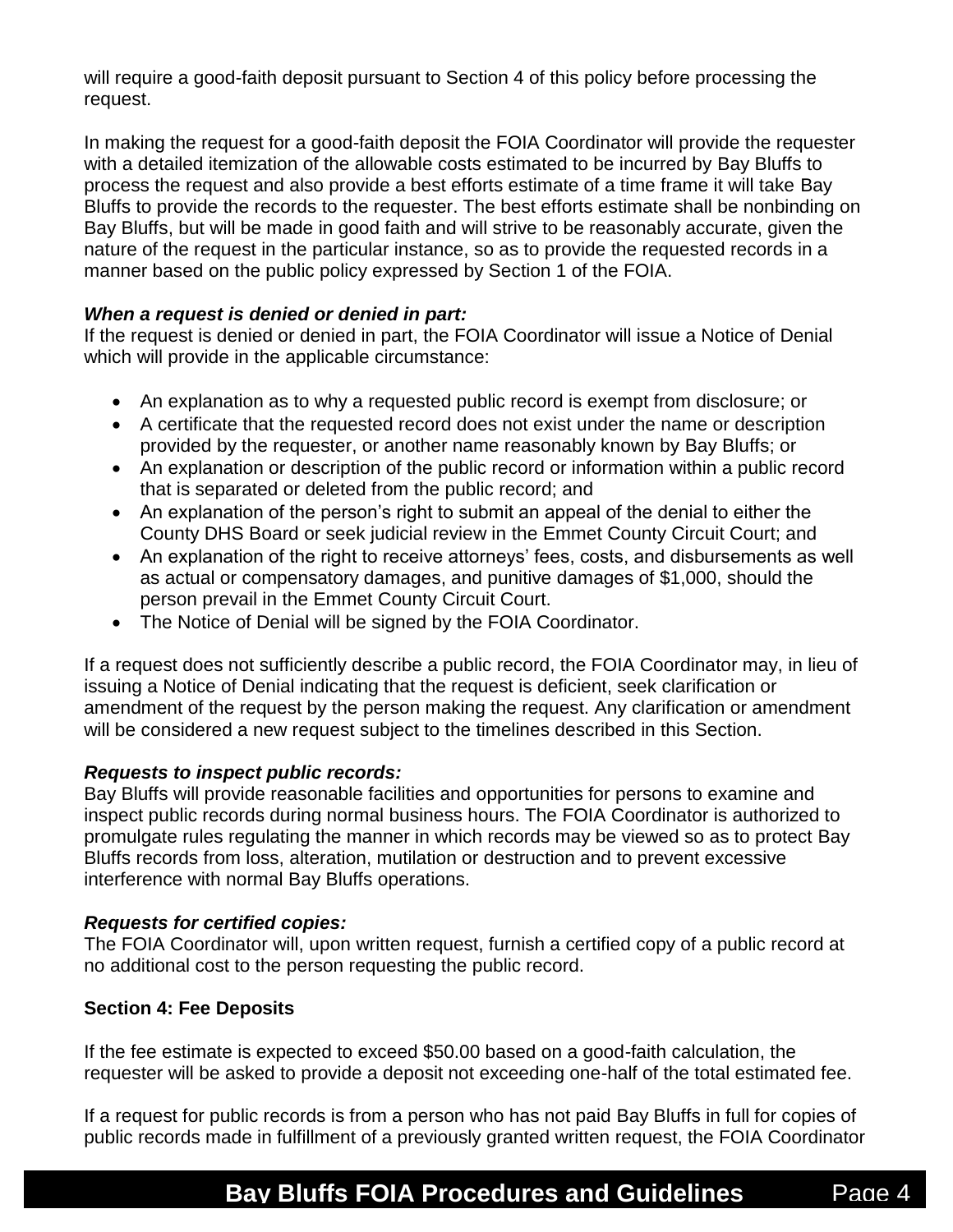will require a deposit of 100% of the estimated processing fee before beginning to search for a public record for any subsequent written request by that person when all of the following conditions exist:

- The final fee for the prior written request is not more than 105% of the estimated fee;
- The public records made available contained the information sought in the prior written request and remain in Bay Bluffs possession;
- The public records were made available to the individual, subject to payment, within the time frame estimated by Bay Bluffs to provide the records;
- Ninety (90) days have passed since the FOIA Coordinator notified the individual in writing that the public records were available for pickup or mailing;
- The individual is unable to show proof of prior payment to Bay Bluffs; and
- The FOIA Coordinator has calculated a detailed itemization that is the basis for the current written request's increased estimated fee deposit.

The FOIA Coordinator will not require an increased estimated fee deposit if any of the following apply:

- The person making the request is able to show proof of prior payment in full to Bay Bluffs;
- Bay Bluffs is subsequently paid in full for the applicable prior written request; or
- Three hundred sixty five (365) days have passed since the person made the request for which full payment was not remitted to Bay Bluffs.

## **Section 5: Calculation of Fees**

A fee may be charged for the labor cost of copying/duplication.

A fee will *not* be charged for the labor cost of search, examination, review and the deletion and separation of exempt from nonexempt information *unless* failure to charge a fee would result in unreasonably high costs to Bay Bluffs because of the nature of the request in the particular instance, and Bay Bluffs specifically identifies the nature of the unreasonably high costs.

Costs for the search, examination review, and deletion and separation of exempt from nonexempt information are "unreasonably high" when they are excessive and beyond the normal or usual amount for those services (Attorney General Opinion 7083 of 2001) compared to the costs of Bay Bluffs usual FOIA requests, not compared to Bay Bluffs operating budget. (*Bloch v. Davison Community Schools*, Michigan Court of Appeals, Unpublished, April 26, 2011)

The following factors will be used to determine an unreasonably high cost to Bay Bluffs:

- Volume of the public record requested.
- Amount of time spent to search for, examine, review and separate exempt from nonexempt information in the record requested.
- Whether the public records are from more than one of Bay Bluffs departments.
- The available staffing to respond to the request.
- Any other similar factors identified by the FOIA Coordinator in responding to the particular request.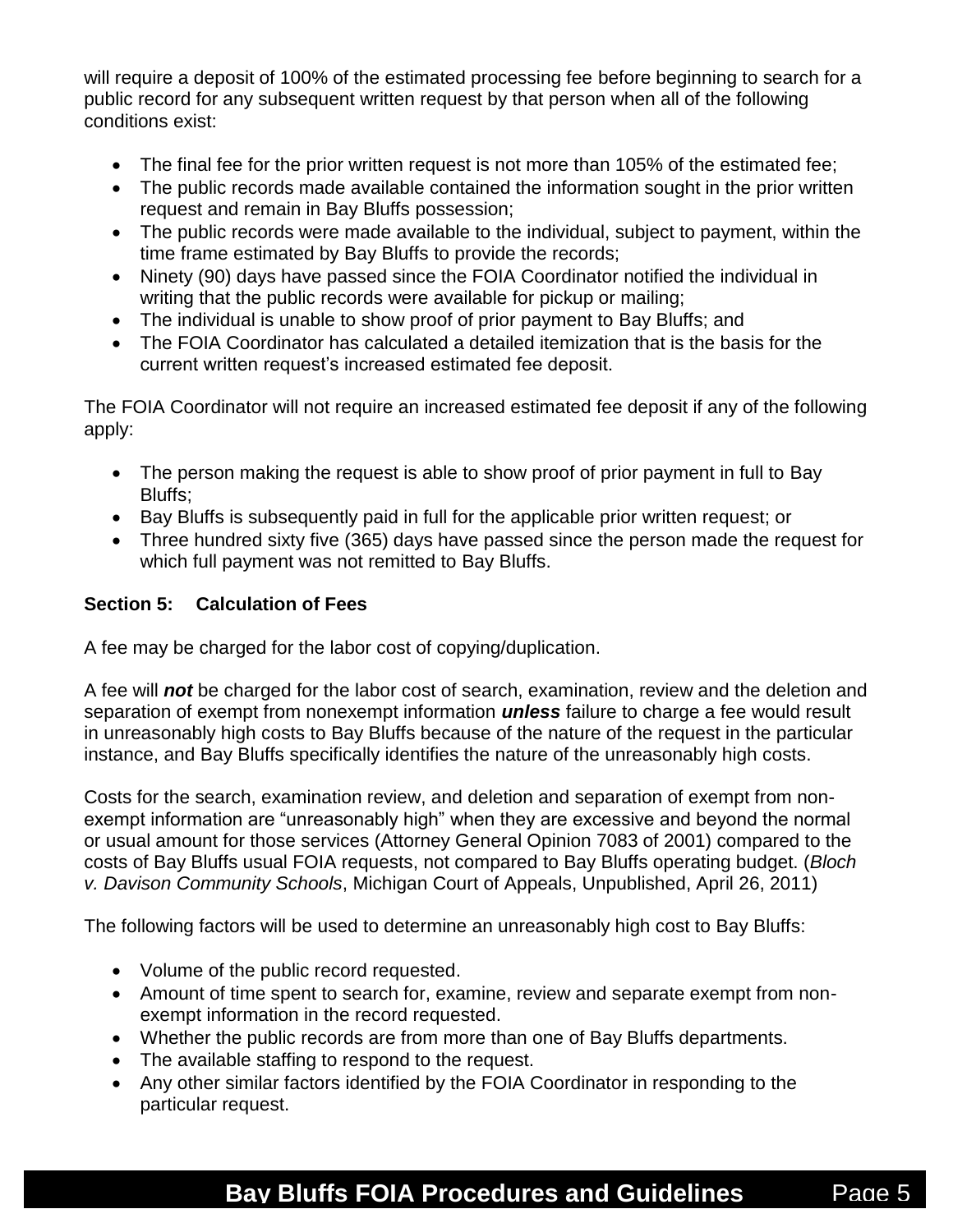The Michigan FOIA statute permits Bay Bluffs to charge for the following costs associated with processing a request:

- Labor costs associated with copying or duplication, which includes making paper copies, making digital copies, or transferring digital public records to non-paper physical media or through the Internet.
- Labor costs associated with searching for, locating and examining a requested public record, when failure to charge a fee will result in unreasonably high costs to Bay Bluffs.
- Labor costs associated with a review of a record to separate and delete information exempt from disclosure, when failure to charge a fee will result in unreasonably high costs to Bay Bluffs.
- The cost of copying or duplication, not including labor, of paper copies of public records. This may include the cost for copies of records already on Bay Bluffs website if you ask for Bay Bluffs to make copies.
- The cost of computer discs, computer tapes or other digital or similar media when the requester asks for records in non-paper physical media. This may include the cost for copies of records already on Bay Bluffs website if you ask for Bay Bluffs to make copies.
- The cost to mail or send a public record to a requester.

Labor costs will be calculated based on the following requirements:

- All labor costs will be estimated and charged in 15-minute increments, with all partial time increments rounded down. If the time involved is less than 15 minutes, there will be no charge.
- Labor costs will be charged at the hourly wage of the lowest-paid Bay Bluffs employee capable of doing the work in the specific fee category, regardless of who actually performs work.
- Labor costs will also include a charge to cover or partially cover the cost of fringe benefits.
- Bay Bluffs may add up to 50% to the applicable labor charge amount to cover or partially cover the cost of fringe benefits, but in no case may it exceed the actual cost of fringe benefits.
- Overtime wages will not be included in labor costs unless agreed to by the requester; overtime costs will not be used to calculate the fringe benefit cost.
- Contracted labor costs will be charged at the hourly rate of \$48.90 (6 times the State minimum hourly wage).

The cost to provide records on non-paper physical media when so requested will be based on the following requirements:

- Computer disks, computer tapes or other digital or similar media will be at the actual and most reasonably economical cost for the non-paper media.
- This cost will only be assessed if Bay Bluffs has the technological capability necessary to provide the public record in the requested non-paper physical media format.
- Bay Bluffs will procure any non-paper media and will not accept media from the requester in order to ensure integrity of Bay Bluffs technology infrastructure.

The cost to provide paper copies of records will be based on the following requirements: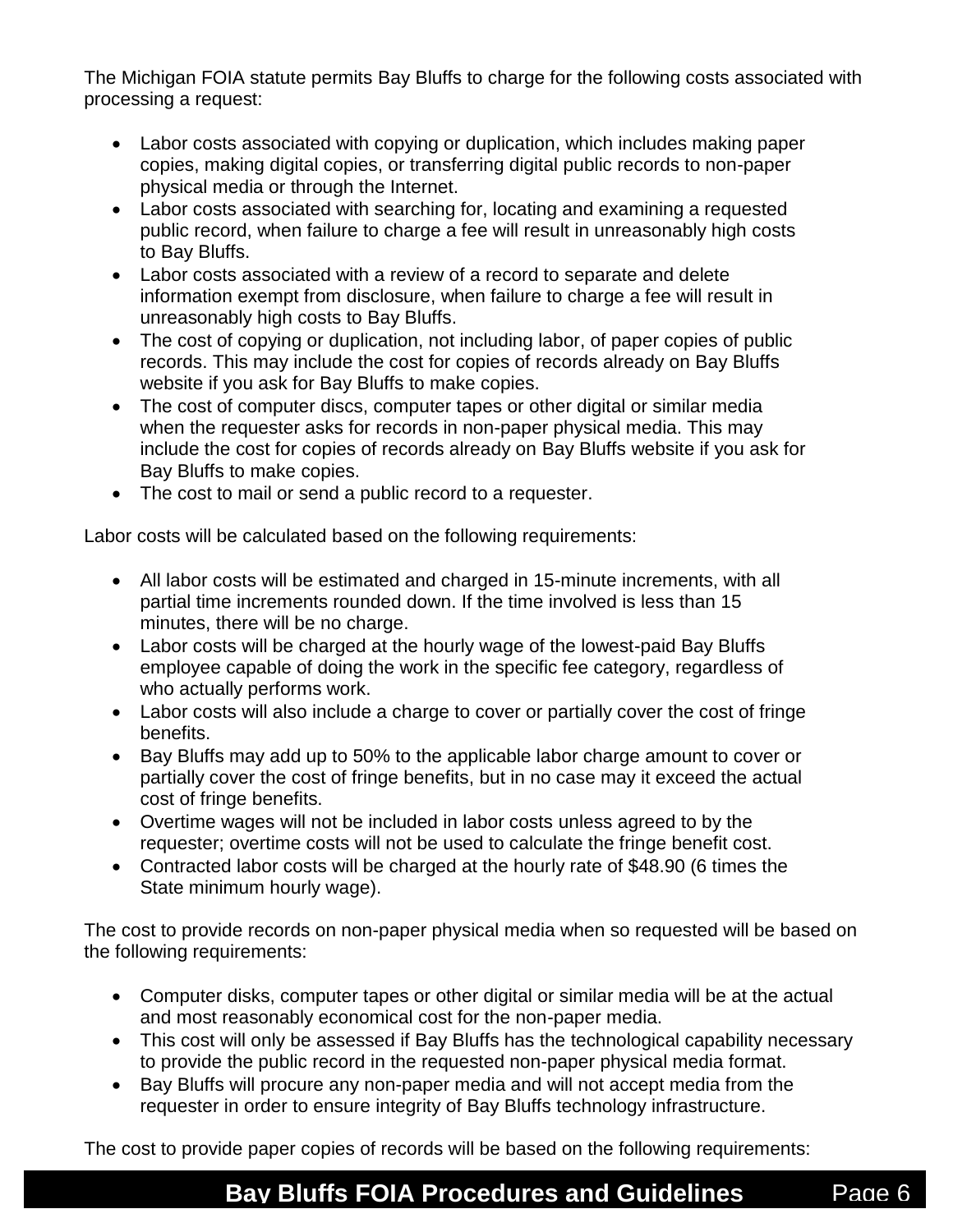- Paper copies of public records made on standard letter  $(8 \frac{1}{2} \times 11)$  or legal  $(8 \frac{1}{2} \times 14)$ sized paper will not exceed \$.10 per sheet of paper. Copies for non-standard sized sheets of paper will reflect the actual cost of reproduction.
- The County will provide records using double-sided printing, if it is cost-saving and available.

The cost to mail records to a requester will be based on the following requirements:

- The actual cost to mail public records using a reasonably economical and justified means.
- Bay Bluffs may charge for the least expensive form of postal delivery confirmation.
- No cost will be made for expedited shipping or insurance unless specified by the requester.

If the FOIA Coordinator does not respond to a written request in a timely manner, Bay Bluffs must:

- Reduce the labor costs by 5% for each day Bay Bluffs exceeds the time permitted under FOIA up to a 50% maximum reduction, if *any* of the following applies:
	- o Bay Bluffs late response was willful and intentional;
	- $\circ$  The written request conveyed a request for information within the first 250 words of the body of a letter facsimile, email or email attachment; or
	- o The written request included the words, characters, or abbreviations for "freedom of information," "information," "FOIA," "copy" or a recognizable misspelling of such, or legal code reference to MCL 15. 231, et seq. or 1976 Public Act 442 on the front of an envelope or in the subject line of an email, letter or facsimile cover page.
- Fully note the charge reduction in the Detailed Itemization of Costs Form.

## **Section 6: Waiver of Fees**

The cost of the search for and copying of a public record may be waived or reduced if in the sole judgment of the FOIA Coordinator a waiver or reduced fee is in the public interest because it can be considered as primarily benefitting the general public. The County DHS Board may identify specific records or types of records it deems should be made available for no charge or at a reduced cost.

## **Section 7: Discounted Fees**

### *Indigence*

The FOIA Coordinator will discount the first \$20.00 of the processing fee for a request if the person requesting a public record submits an affidavit stating that he/she is:

- Indigent and receiving specific public assistance; or
- If not receiving public assistance, stating facts demonstrating an inability to pay because of indigence.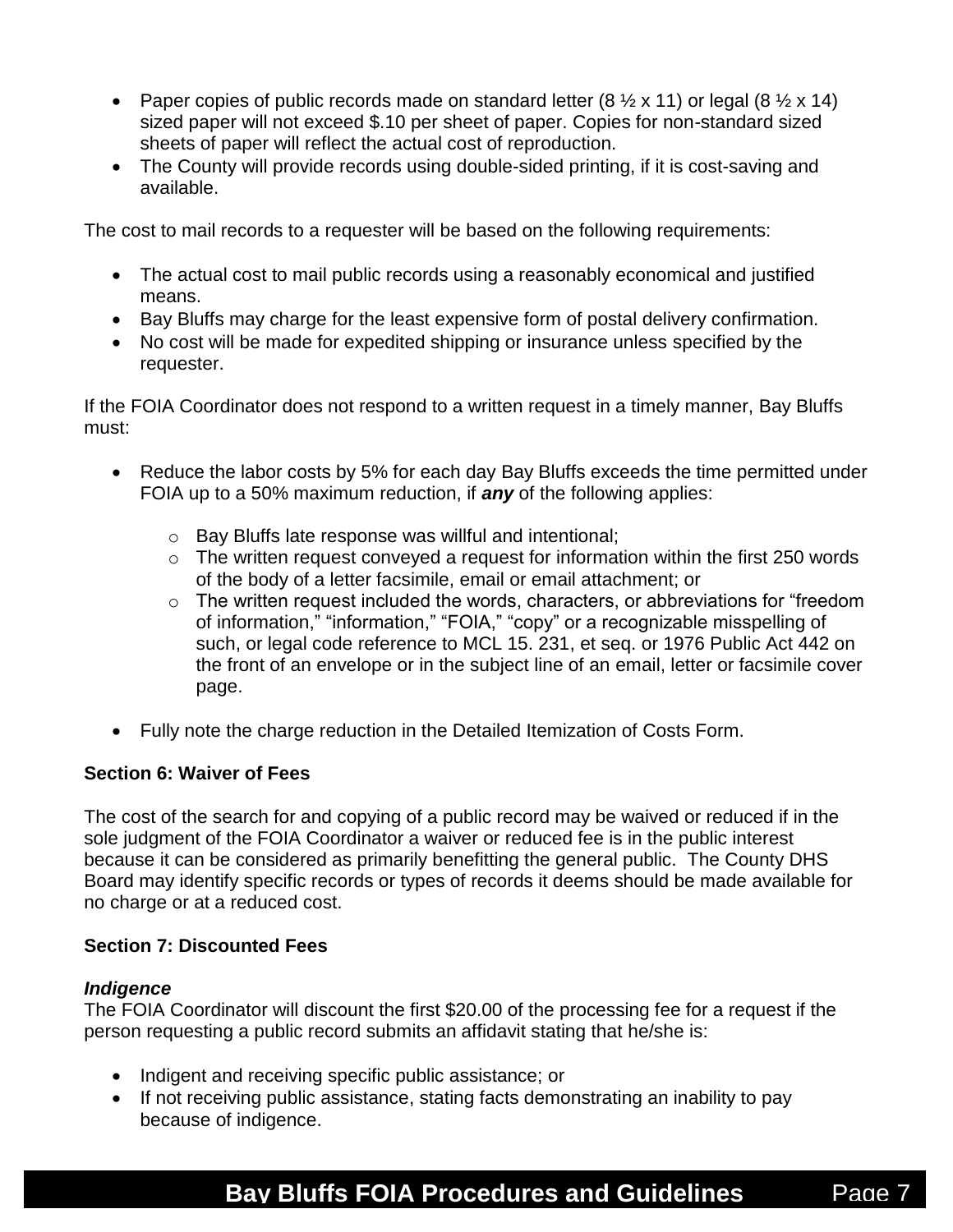An individual is not eligible to receive the waiver if:

- The requester has previously received discounted copies of public records from Bay Bluffs twice during the calendar year; or
- The requester requests information in connection with other persons who are offering or providing payment to make the request.

An affidavit is a sworn statement. The FOIA Coordinator may make a Fee Waiver Affidavit Form available for use by the public.

## *Nonprofit organization advocating for developmentally disabled or mentally ill individuals*

The FOIA Coordinator will discount the first \$20.00 of the processing fee for a request from:

- A nonprofit organization formally designated by the State to carry out activities under subtitle C of the federal Developmental Disabilities Assistance and Bill of Rights Act of 2000, Public Law 106-402, and the Protection and Advocacy for Individuals with Mental Illness Act, Public Law 99-319, or their successors, if the request meets all of the following requirements:
	- $\circ$  Is made directly on behalf of the organization or its clients.
	- $\circ$  Is made for a reason wholly consistent with the mission and provisions of those laws under section 931 of the mental health code, 1974 PA 258, MCL 330.1931.
	- $\circ$  Is accompanied by documentation of its designation by the State, if requested by the public body.

## **Section 8: Appeal of a Denial of a Public Record**

When a requester believes that all or a portion of a public record has not been disclosed or has been improperly exempted from disclosure, he or she may appeal to the County DHS Board by filing an appeal of the denial with the County DHS Board at 750 East Main Street, Harbor Springs, Michigan 49740.

The appeal must be in writing, specifically state the word "appeal" and identify the reason or reasons the requester is seeking a reversal of the denial. Bay Bluffs FOIA Appeal Form (To Appeal a Denial of Records), may be used.

The County DHS Board is not considered to have received a written appeal until the first regularly scheduled County DHS Board meeting following submission of the written appeal.

Within 10 business days of receiving the appeal the County DHS Board will respond in writing by:

- Reversing the disclosure denial;
- Upholding the disclosure denial; or
- Reversing the disclosure denial in part and upholding the disclosure denial in part; or
- Under unusual circumstances, issuing a notice extending for not more than 10 business days the period during which the County DHS Board will respond to the written appeal.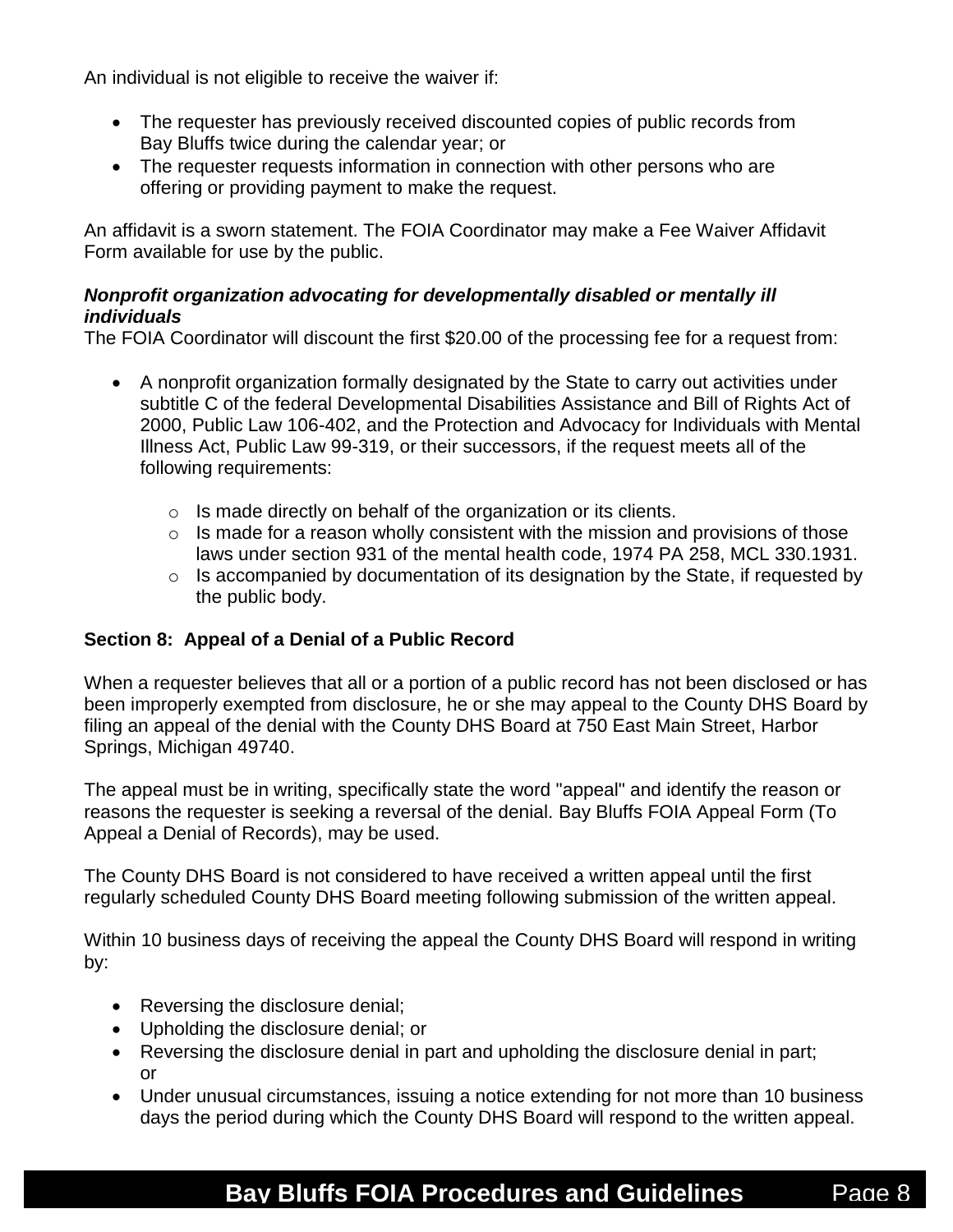The County DHS Board will not issue more than 1 notice of extension for a particular written appeal.

If the County DHS Board fails to respond to a written appeal, or if the County DHS Board upholds all or a portion of the disclosure denial that is the subject of the written appeal, the requesting person may seek judicial review of the nondisclosure by commencing a civil action in the Emmet County Circuit Court.

Whether or not a requester submitted an appeal of a denial to the County DHS Board, he or she may file a civil action in the Emmet County Circuit Court within 180 days after Bay Bluffs final determination to deny the request.

If a Court determines a public record is not exempt from disclosure, it will order Bay Bluffs to cease withholding or to produce all or a portion of a public record wrongfully withheld, regardless of the location of the public record. Failure to comply with an order of the Court may be punished as contempt of court.

If a person asserting the right to inspect, copy, or receive a copy of all or a portion of a public record prevails in such an action, the Court will award reasonable attorneys' fees, costs, and disbursements. If the person or Bay Bluffs prevails in part, the Court may, in its discretion, award all or an appropriate portion of reasonable attorneys' fees, costs, and disbursements.

If the Court determines that Bay Bluffs has arbitrarily and capriciously violated this act by refusal or delay in disclosing or providing copies of a public record, the Court will order Bay Bluffs to pay a civil fine of \$1,000.00, which will be deposited into the general fund of the State treasury. The Court will award, in addition to any actual or compensatory damages, punitive damages in the amount of \$1,000.00 to the person seeking the right to inspect or receive a copy of a public record. The damages will not be assessed against an individual, but will be assessed against the next succeeding public body that is not an individual and that kept or maintained the public record as part of its public function.

## **Section 9: Appeal of an Excessive FOIA Processing Fee**

"Fee" means the total fee or any component of the total fee calculated under section 4 of the FOIA, including any deposit.

If a requester believes that the fee charged by Bay Bluffs to process a FOIA request exceeds the amount permitted by State law or under this policy, he or she must first appeal to the County DHS Board by submitting a written appeal for a fee reduction to the County DHS Board at 750 East Main Street, Harbor Springs, Michigan 49740.

The appeal must be in writing, specifically state the word "appeal" and identify how the required fee exceeds the amount permitted. Bay Bluffs FOIA Appeal Form (To Appeal an Excess Fee) may be used.

The County DHS Board is not considered to have received a written appeal until the first regularly scheduled County DHS Board meeting following submission of the written appeal.

Within 10 business days after receiving the appeal, the County DHS Board will respond in writing by: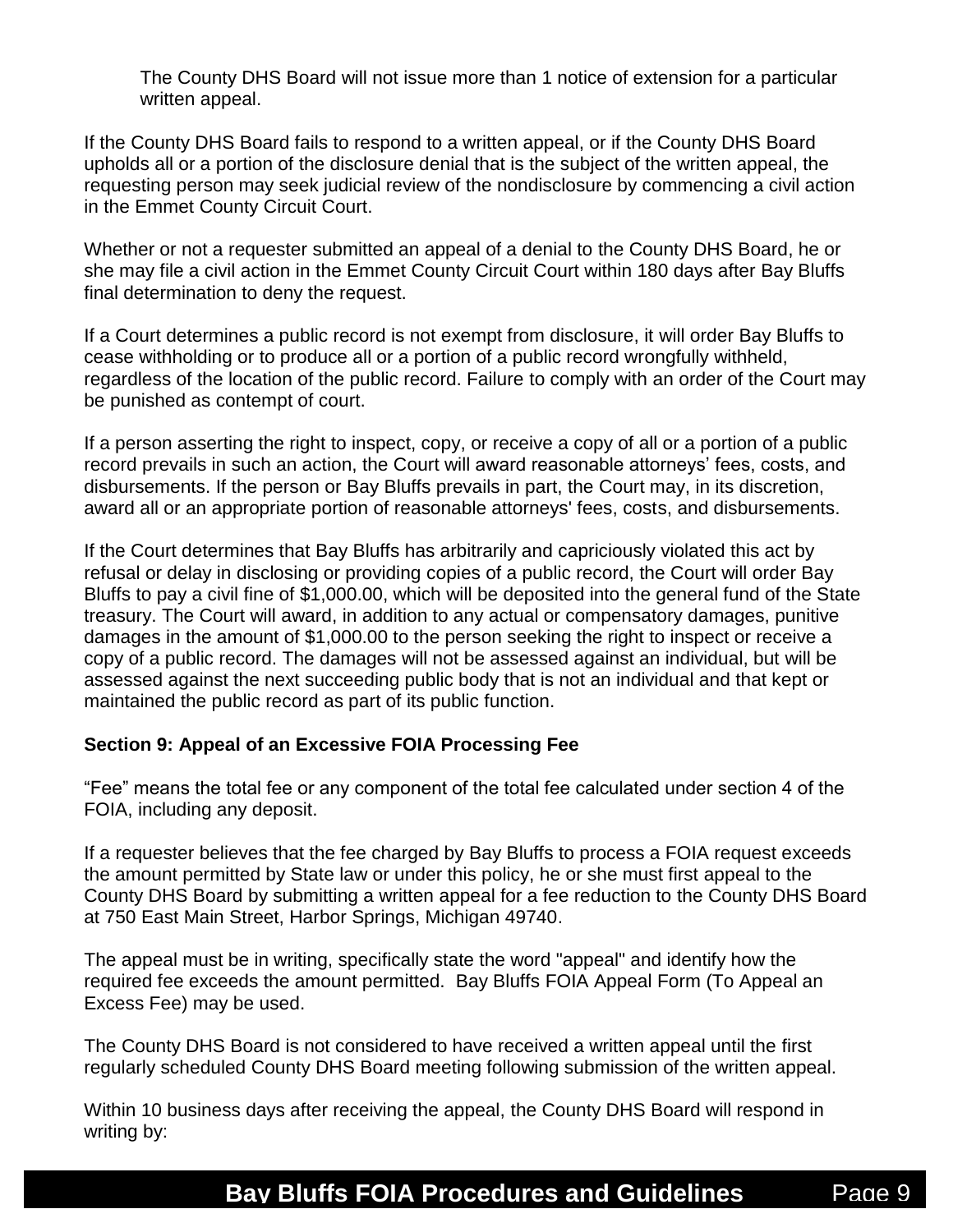- Waiving the fee;
- Reducing the fee and issuing a written determination indicating the specific basis that supports the remaining fee;
- Upholding the fee and issuing a written determination indicating the specific basis that supports the required fee; or
- Issuing a notice detailing the reason or reasons for extending for not more than 10 business days the period during which the County DHS Board will respond to the written appeal. The County DHS Board will not issue more than 1 notice of extension for a particular written appeal.

Where the County DHS Board reduces or upholds the fee, the determination must include a certification from the County DHS Board that the statements in the determination are accurate and that the reduced fee amount complies with its publicly available Procedures and Guidelines and Section 4 of the FOIA.

Within 45 days after receiving notice of the County DHS Board's determination of an appeal, the requesting person may commence a civil action in the Emmet County Circuit Court for a fee reduction.

If a civil action is commenced against Bay Bluffs for an excess fee, Bay Bluffs is not obligated to complete the processing of the written request for the public record at issue until the Court resolves the fee dispute.

An action shall not be filed in the Emmet County Circuit Court unless *one* of the following applies:

- Bay Bluffs does not provide for appeals of fees;
- The County DHS Board failed to respond to a written appeal as required; or
- The County DHS Board issued a determination to a written appeal.

If a Court determines that Bay Bluffs required a fee that exceeds the amount permitted under its publicly available Procedures and Guidelines or Section 4 of the FOIA, the Court will reduce the fee to a permissible amount. Failure to comply with an order of the Court may be punished as contempt of court.

If the requesting person prevails in Court by receiving a reduction of 50% or more of the total fee, the Court may, in its discretion, award all or an appropriate portion of reasonable attorneys' fees, costs, and disbursements. The award will be assessed against the public body liable for damages.

If the Court determines that Bay Bluffs has arbitrarily and capriciously violated the FOIA by charging an excessive fee, the Court will order Bay Bluffs to pay a civil fine of \$500.00, which will be deposited in the general fund of the State treasury. The Court may also award, in addition to any actual or compensatory damages, punitive damages in the amount of \$500.00 to the person seeking the fee reduction. The fine and any damages will not be assessed against an individual, but will be assessed against the next succeeding public body that is not an individual and that kept or maintained the public record as part of its public function.